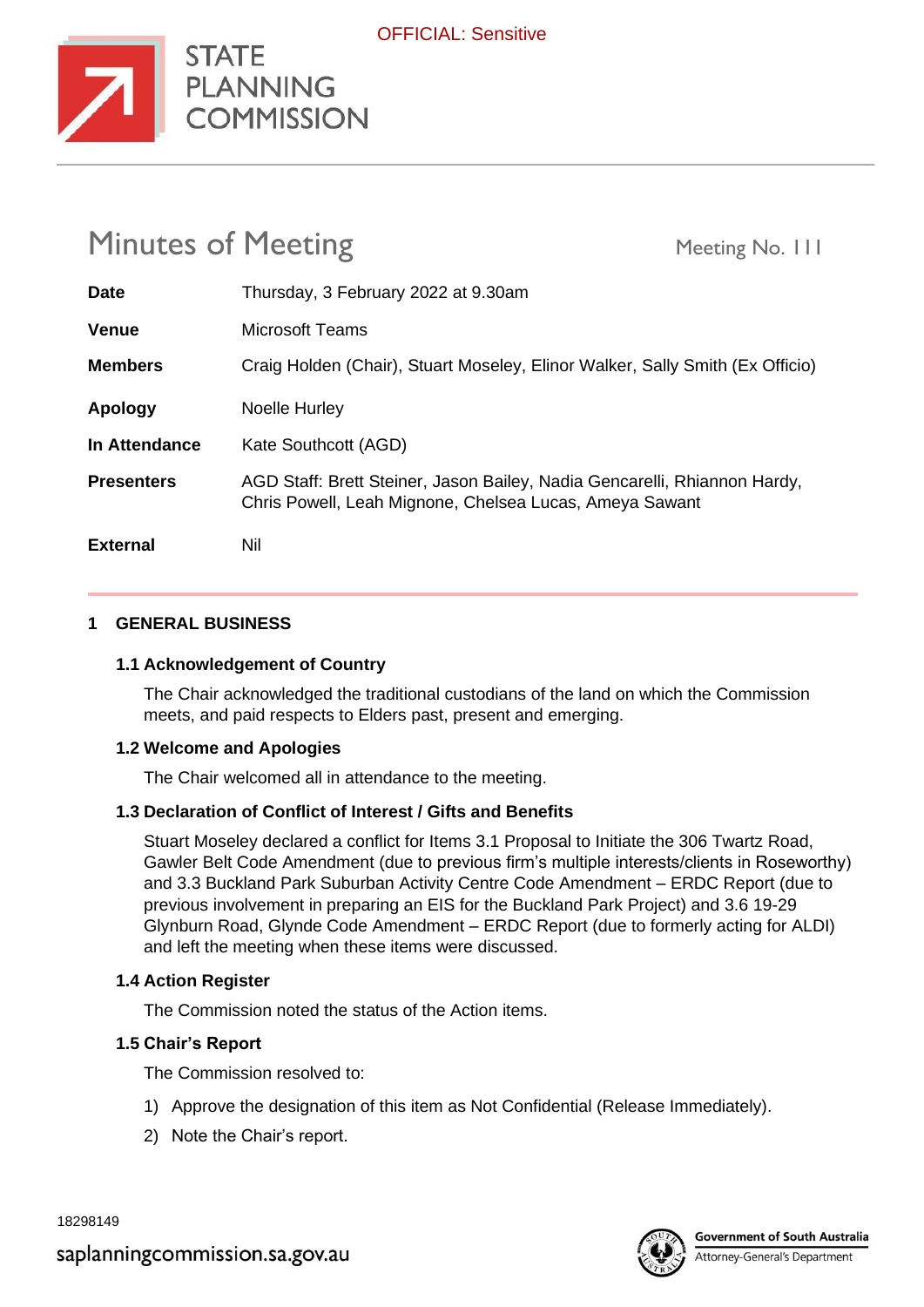#### **1.6 Members Updates**

The Commission noted the Members updates.

# **1.7 SPC Confidential Minutes for Adoption – 20 January 2022**

The Commission formally adopted the SPC Confidential Minutes of the 20 January 2022 meeting.

# **1.8 SCAP Minutes and Confidential Minutes – 31 January and 1 February 2022**

The Commission noted the SCAP Minutes of 31 January and 1 February 2022.

#### **1.9 Code Amendments Initiation Advice**

The Commission noted the Code Amendments Initiation Advice.

# **2 CORRESPONDENCE**

**2.1 For approval: Draft letter to City & Central Consulting Pty Ltd – American River Tourism Resort**

This Item was considered in confidence and is included in the SPC Confidential Minutes of 3 February 2022.

# **2.2 For noting: Glandore Character Area Preservation Code Amendment (City of West Torrens)**

The Commission noted the correspondence.

# **2.3 For noting: Appointment of the 23rd Surveyor General of South Australia (Attorney-**

# **General's Department)**

The Commission noted the correspondence.

# **3 MATTERS FOR ADVICE TO MINISTER**

# **3.1 Proposal to initiate the 306 Twartz Road, Gawler Belt Code Amendment**

Stuart Moseley declared a conflict for this Item and left the meeting while this Item was discussed.

Jason Bailey and Nadia Gencarelli addressed the Commission.

The Commission resolved to:

- 1) Approve the designation of this item as Not Confidential (Release Delayed), with the meeting papers for the item to be released following final decision by the Minister for Planning and Local Government (the Minister) on initiation of the Code Amendment. Anticipated by 18 February 2022.
- 2) Advise the Minister that it:
	- 2.1) Recommends the approval of the 306 Twartz Road, Gawler Belt Code Amendment Initiation under section 73(2)(vii) of the Planning, Development and Infrastructure Act

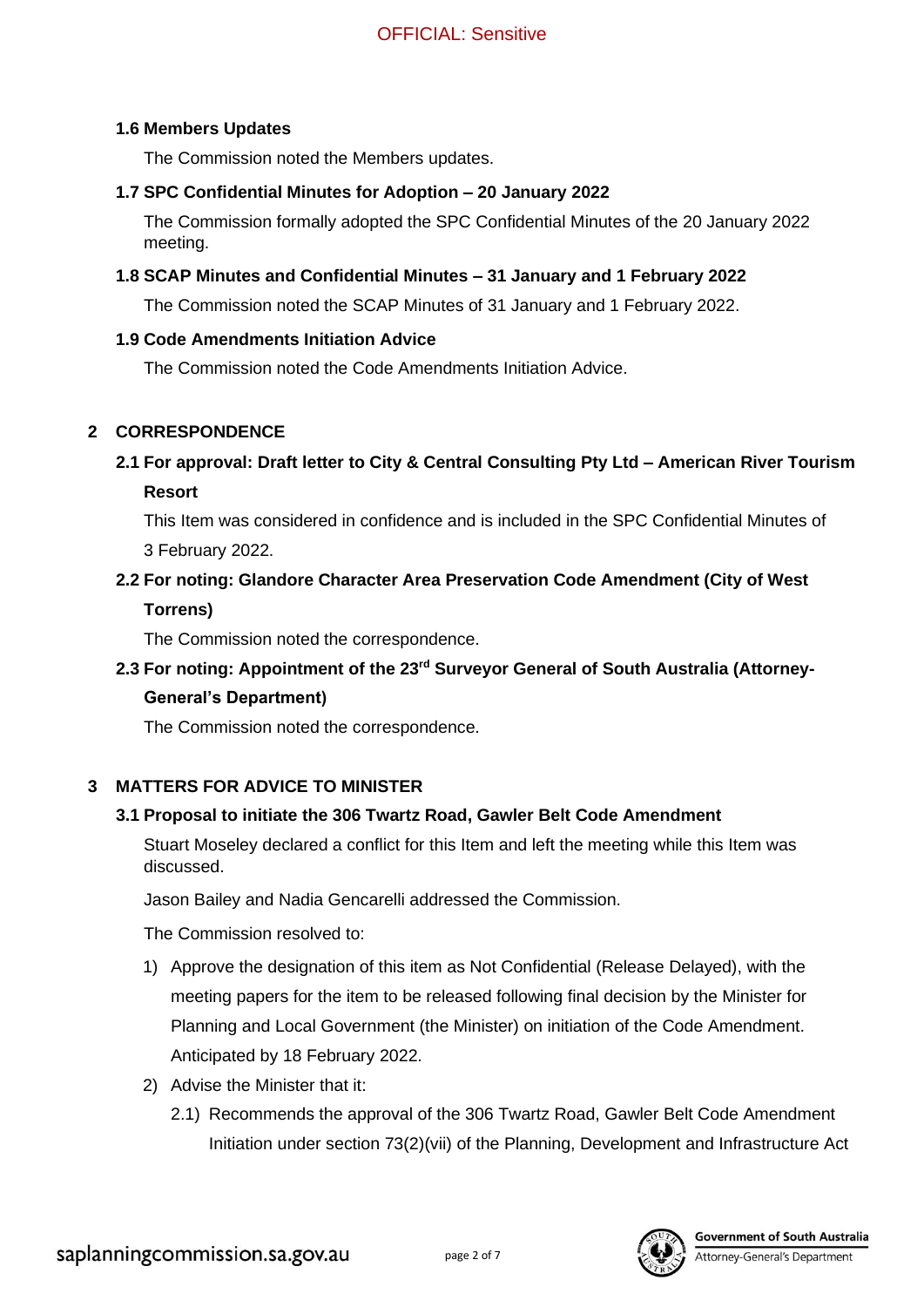# OFFICIAL: Sensitive

2016 (the Act), subject to the following conditions applied under section 73(5)(b) of the Act:

- (a) The scope of the proposed Code Amendment does not include the creation of new planning rules, and is limited to the spatial application of zones, subzones, overlays or technical and numerical variations provided for under the published Planning and Design Code (the Code) (on the date the Amendment is released for consultation).
- (b) The Code Amendment is prepared by a person with qualifications and experience that is equivalent to an Accredited Professional—Planning Level 1 under the Act.
- 2.2) Recommends that Land Vision Group Pty Ltd (on behalf of Platinum Property Retirement Pty Ltd and/or nominee) be the Designated Entity responsible for undertaking the Code Amendment process.
- 3) Specify that the Designated Entity consults with the following nominated individuals and entities, under section 73(6)(e) of the Act:
	- o Department of Primary Industries and Regions
	- o South Australian Country Fire Service
	- o Environment Protection Authority
	- o Department for Infrastructure and Transport
	- o Town of Gawler
	- o Utility providers including SA Power Networks, ElectraNet Pty Ltd, APA Group, SA Water, EPIC Energy, NBN and other telecommunications providers
	- o State Members of Parliament for the electorates in which the proposed Code Amendment applies
	- $\circ$  Land owners located within the Concept Plan Boundary identified on the Planning and Design Code Concept Plan 50 Roseworthy Township Expansion.
- 4) Specify the following further investigations or information requirements under section 73(6)(f) of the Act in addition to those outlined in the Proposal to Initiate:
	- o Demonstrate that infrastructure deeds/agreements can be established to adequately provide the required infrastructure to the affected area, either:
		- a. by signing up to an existing agreement; or
		- b. by negotiation of a new agreement to the satisfaction of relevant infrastructure providers.
- 5) Recommend that the Minister approve the initiation of the Code Amendment by signing the Proposal to Initiate (**Attachment 1**) and approval letters with conditions (**Attachment 2**).

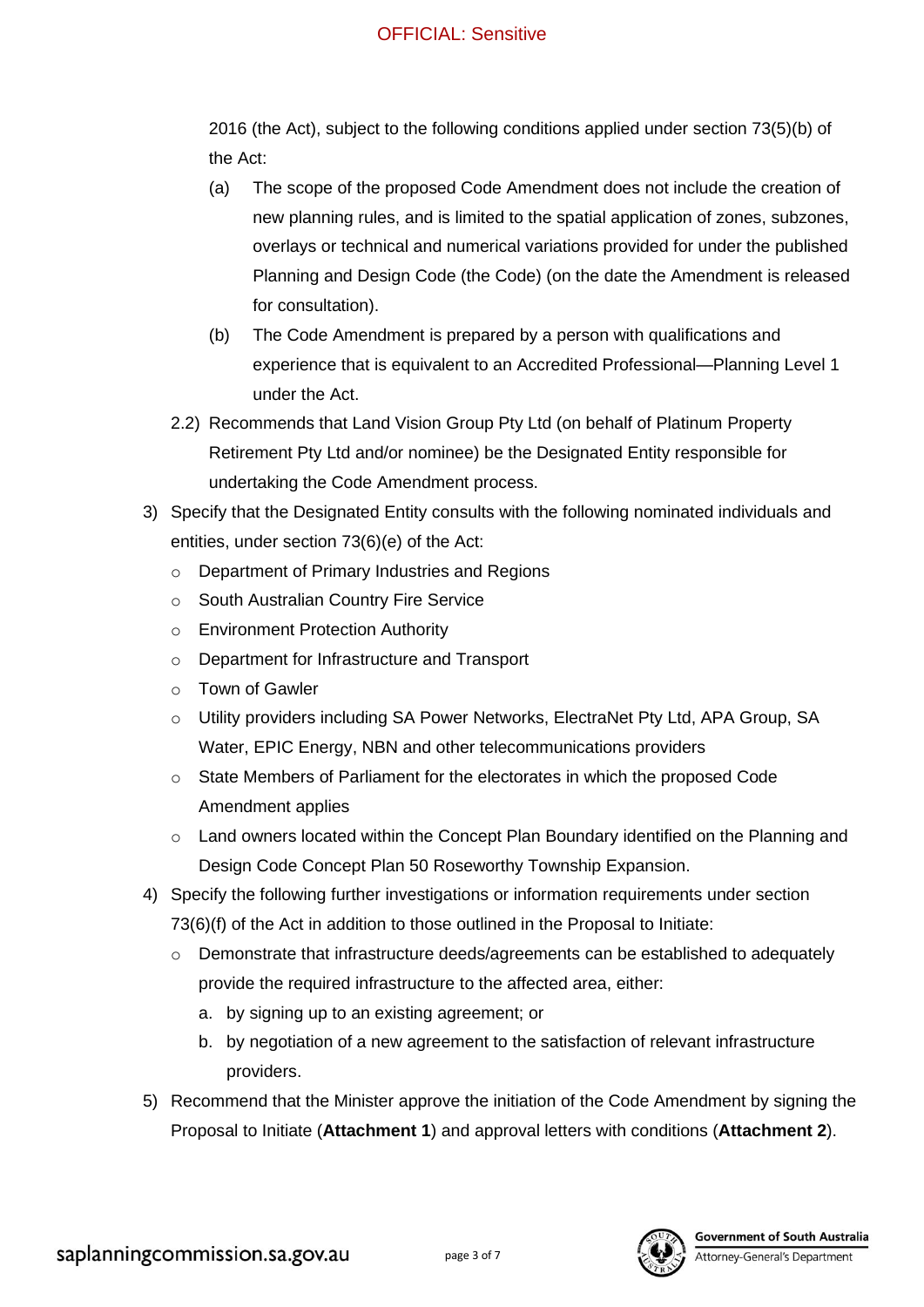- 6) Approve and authorise the Chair of the Commission to sign the advice to the Minister as provided at **Attachment 3**.
- 7) Authorise the Chair to finalise any minor amendments to the advice and attachments as required.
- **3.2 Albert Park Mixed Use Code Amendment – Approval to undertake public consultation**

Jason Bailey and Nadia Gencarelli addressed the Commission.

The Commission resolved to:

- 1) Approve the designation of this item as Not Confidential (Released Delayed). To be released following receipt of Commission advice by the Minister for Planning and Local Government (the Minister) on approval to undertake consultation on the Code Amendment (**Attachment 1**). Anticipated February 2022.
- 2) Note the preliminary advice from the Environment Protection Authority (EPA) provided in **Attachment 2**.
- 3) Advise the Minister that it has:
	- Determined that the Code Amendment (Attachment 1) demonstrates preparation in accordance with Practice Direction 2 – Preparation and Amendment of Designated Instruments (Practice Direction 2).
	- o Chosen not to direct the Designated Entity to undertake any further action to comply with the conditions imposed by the Minister under section 73(5) of the Planning, Development and Infrastructure Act 2016 (the Act).
	- $\circ$  Resolved to approve the Code Amendment for the purposes of consultation in accordance with conditions stipulated by the Minister under section 73(5) of the Act.
- 4) Approve and authorise the Chair of the Commission to sign the letter of approval to the Designated Entity as provided in **Attachment 3**.
- 5) Approve and authorise the Chair to sign the letter of advice to the Minister as provided in **Attachment 4**.
- 6 ) Authorise the Chair to finalise any minor amendments to the advice and attachments.

# **3.3 Buckland Park Suburban Activity Centre Code Amendment – ERDC Report**

Stuart Moseley declared a conflict for this Item and left the meeting while this Item was discussed.

This Item was considered in confidence and is included in the SPC Confidential Minutes of 3 February 2022.

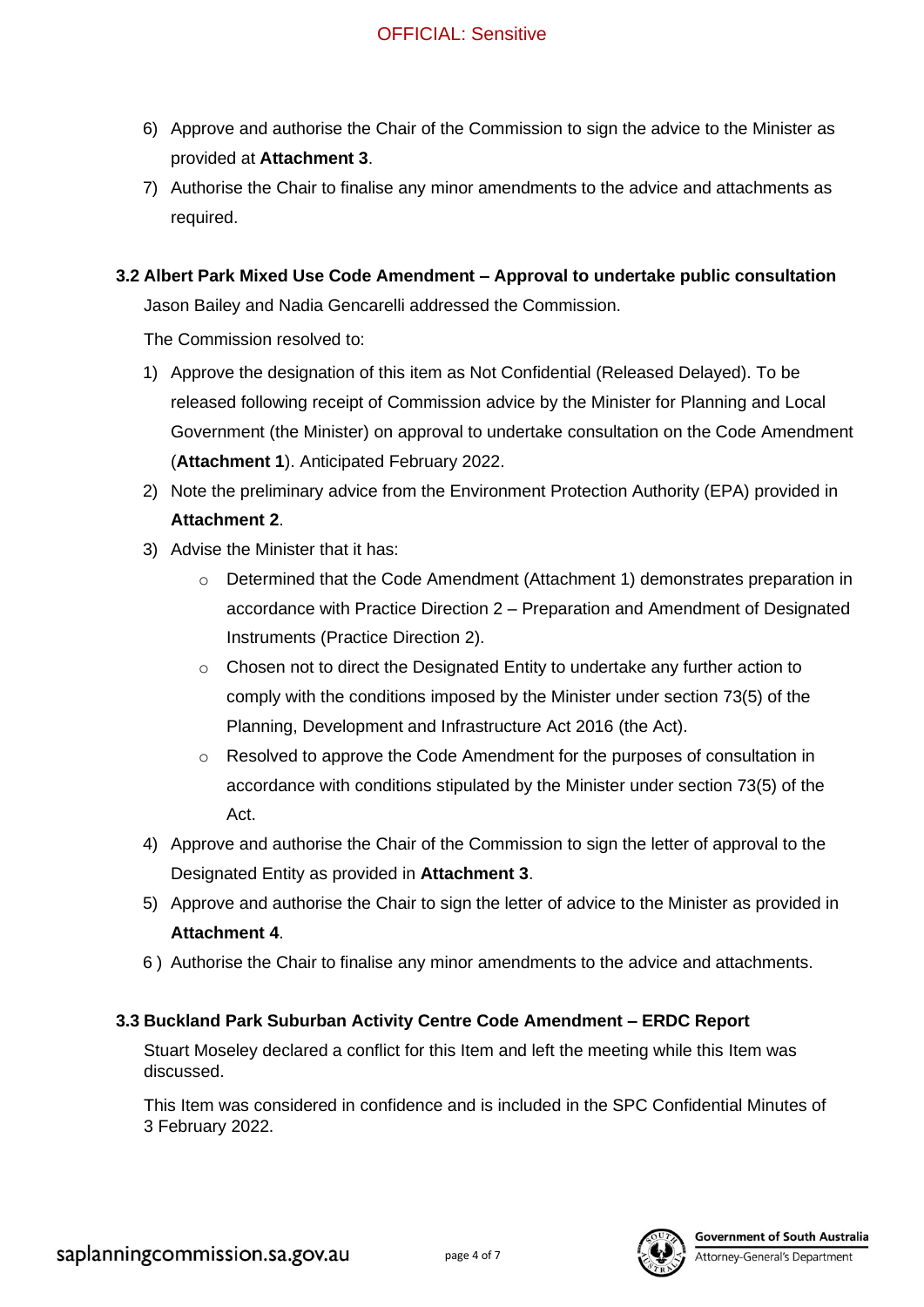# **3.4 65- 73 Mooringe Avenue, Plympton Code Amendment – ERDC Report**

This Item was considered in confidence and is included in the SPC Confidential Minutes of 3 February 2022.

#### **3.5 Port Bonython Code Amendment – ERDC Report**

This Item was considered in confidence and is included in the SPC Confidential Minutes of 3 February 2022.

# **3.6 19-29 Glynburn Road, Glynde Code Amendment – ERDC Report**

Stuart Moseley declared a conflict for this Item and left the meeting while this Item was discussed.

This Item was considered in confidence and is included in the SPC Confidential Minutes of 3 February 2022.

#### **3.7 Riverbank Precinct Code Amendment – ERDC Report**

This Item was considered in confidence and is included in the SPC Confidential Minutes of 3 February 2022.

#### **4 MATTERS FOR DECISION**

# **4.1 Role and function of the Building Technical Panel (BTP)**

This Item was considered in confidence and is included in the SPC Confidential Minutes of 3 February 2022.

#### **4.2 Delegations under the PDI Act – 2022 Updates**

This Item was considered in confidence and is included in the SPC Confidential Minutes of 3 February 2022.Chelsea Lucas addressed the Commission.

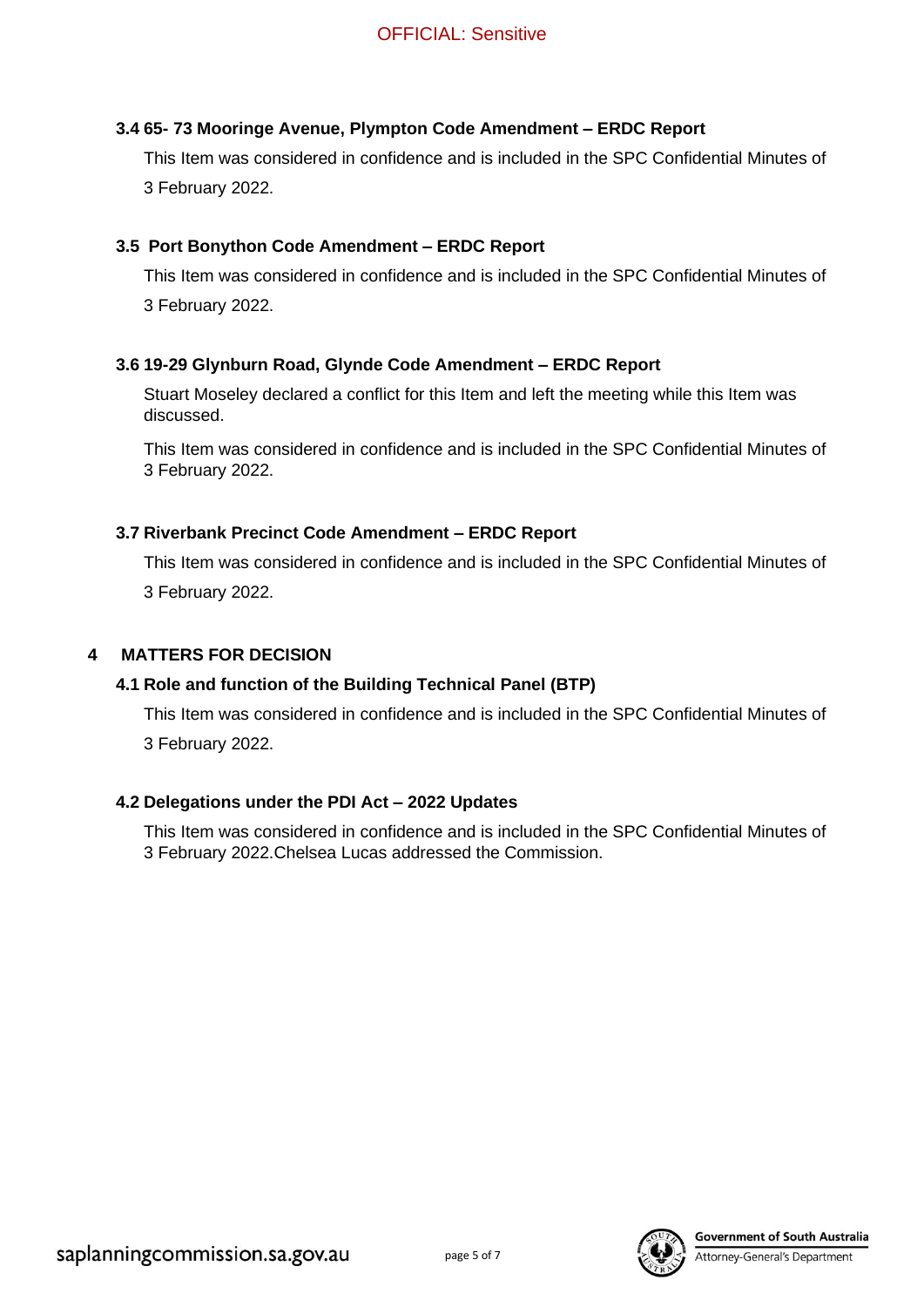# **4.3 Deputations, External Meeting and Event Policy**

Chelsea Lucas addressed the Commission.

The Commission resolved to:

- 1) Approve the designation of this item as Not Confidential (Release Immediately), with the exception of **Attachments 1** and **3** as Confidential (Draft Advice or Documents).
- 2) Approve the designation of the Deputation, External Meeting and Event Policy Agenda Report on 9 December 2021 as Confidential (Draft Documents or Advice).
- 3) Approve the amendments to the Deputation, External Meeting and Events Policy at Attachment 2 and authorise the Chair to approve further amendments to provide greater flexibility to allow longer time for deputations where approved by the Chair.
- 4) Authorise the Attorney-General's Department (the Department) to publish the Deputation, External Meeting and Event Policy once approved.

#### **5 MATTERS FOR NOTING**

#### **5.1 PlanSA Update – December 2021**

This Item was considered in confidence and is included in the SPC Confidential Minutes of 3 February 2022.

# **5.2 Open Space and Trees Project – Update and advice on interaction with Green Adelaide work**

This Item was considered in confidence and is included in the SPC Confidential Minutes of 3 February 2022.

# **6 ANY OTHER BUSINESS**

#### **6.1 Infrastructure Scheme**

The Commission discussed Infrastructure Schemes and will schedule a workshop during 2022.

# **7 MEETING FINALISATION**

# **7.1 Next Meeting**

Thursday, 17 February 2022 at 9:30am by Teams or in the Kardi Munaintya Room.

# **7.2 Confirmation of Minutes and Confidential Minutes**

The Commission resolved that the Confidential Minutes of the meeting held today, 3 February 2022 be confirmed as a true and accurate record.